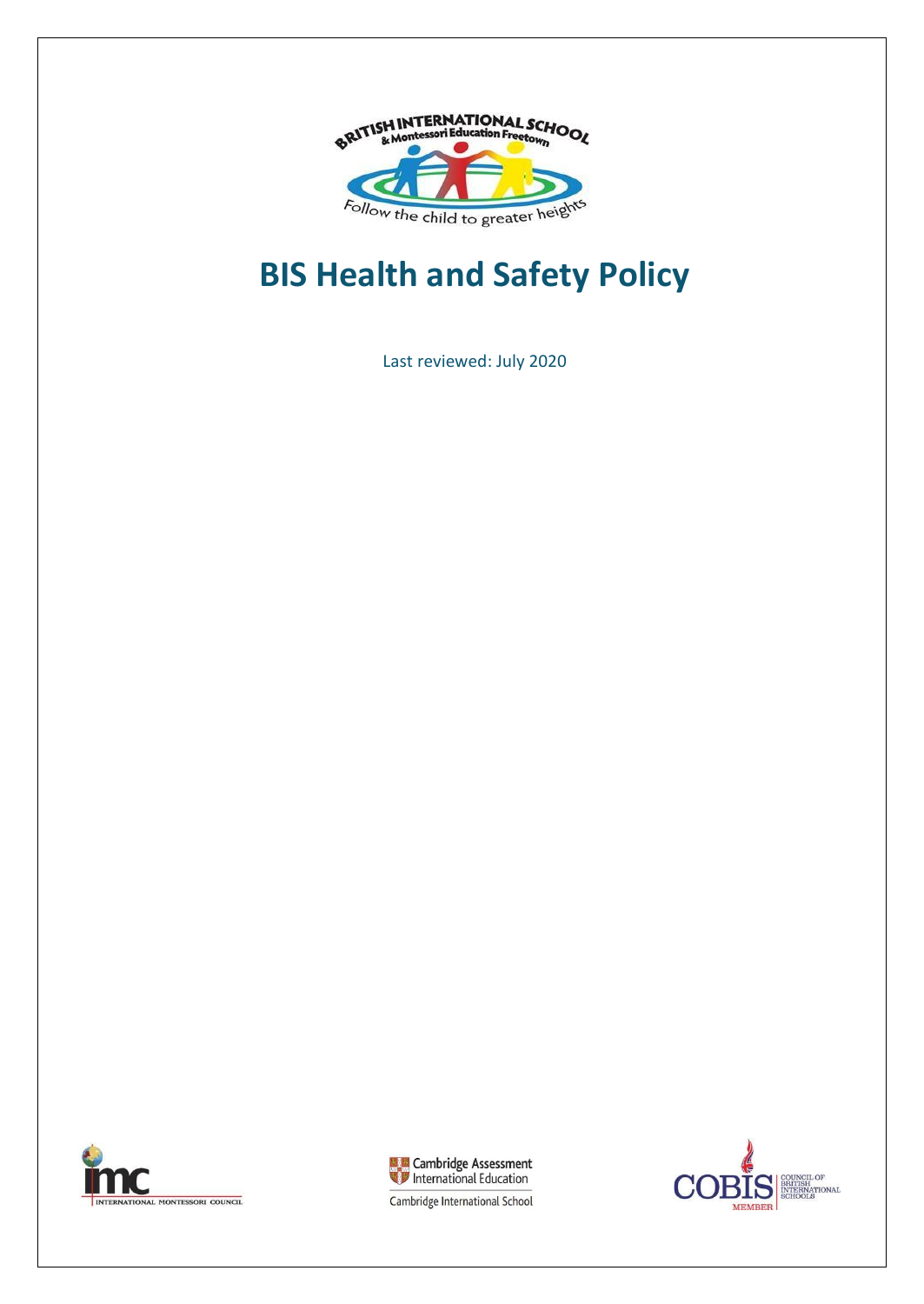# **BIS Health and Safety Policy**

#### **INTRODUCTION AND SCOPE**

This policy is produced in respect of both The British International School and Montessori Education, Freetown, and the Council of British International Schools. It considers the Sierra Leone Authorities' guidance for schools and employment regulations. Where appropriate, BIS has referred to UK Health and Safety guidelines for schools.

#### **AIMS AND OBJECTIVES**

Without prejudice to the generality of the above the school aims to ensure, so far as is reasonably practicable and within the limits of normal risk, that:

- 1. Plant, equipment, and systems of work are safe and without undue risks to health
- 2. The handling, storage or transport of articles and substances will be safe and without undue risk to health
- 3. Information, instruction, training, and supervision will be provided as necessary, to ensure the health and safety of employees, and those who are affected by the work of the school
- 4. The sites are maintained in a safe condition and without undue risks to health
- 5. Access to and exit from the sites is maintained in a condition that is safe and without undue risks to health
- 6. A working environment is provided that is safe and without undue risks to health
- 7. There are adequate arrangements for staff welfare at work and the welfare of students and other visitors

#### **ORGANISATION**

#### BIS Trustees will:

- Instruct the Principal to produce a school Health and Safety Policy for approval and regular review by the Board of Trustees
- Allocate sufficient funding for health and safety (e.g. training)
- Review the results of regular safety inspections
- Monitor the establishment and maintenance of a positive Health and Safety culture

#### The Principal will ensure that:

- A school Health and Safety Policy is produced for approval by the Board of Trustees and that the policy is reviewed and revised as necessary
- Risk assessments of work activities are undertaken where required, that a written record of the assessments is kept and that the assessments are reviewed regularly and when they are no longer felt valid
- Safe systems of work identified via risk assessment or to comply with Japanese standards and guidance, are monitored to ensure that they are followed and effective
- Information and advice on Health and Safety is acted upon and circulated for the attention of staff and Trustees where necessary
- Regular safety inspections are undertaken in accordance with Japanese Law
- An annual report is provided to the school Trustees on health and safety